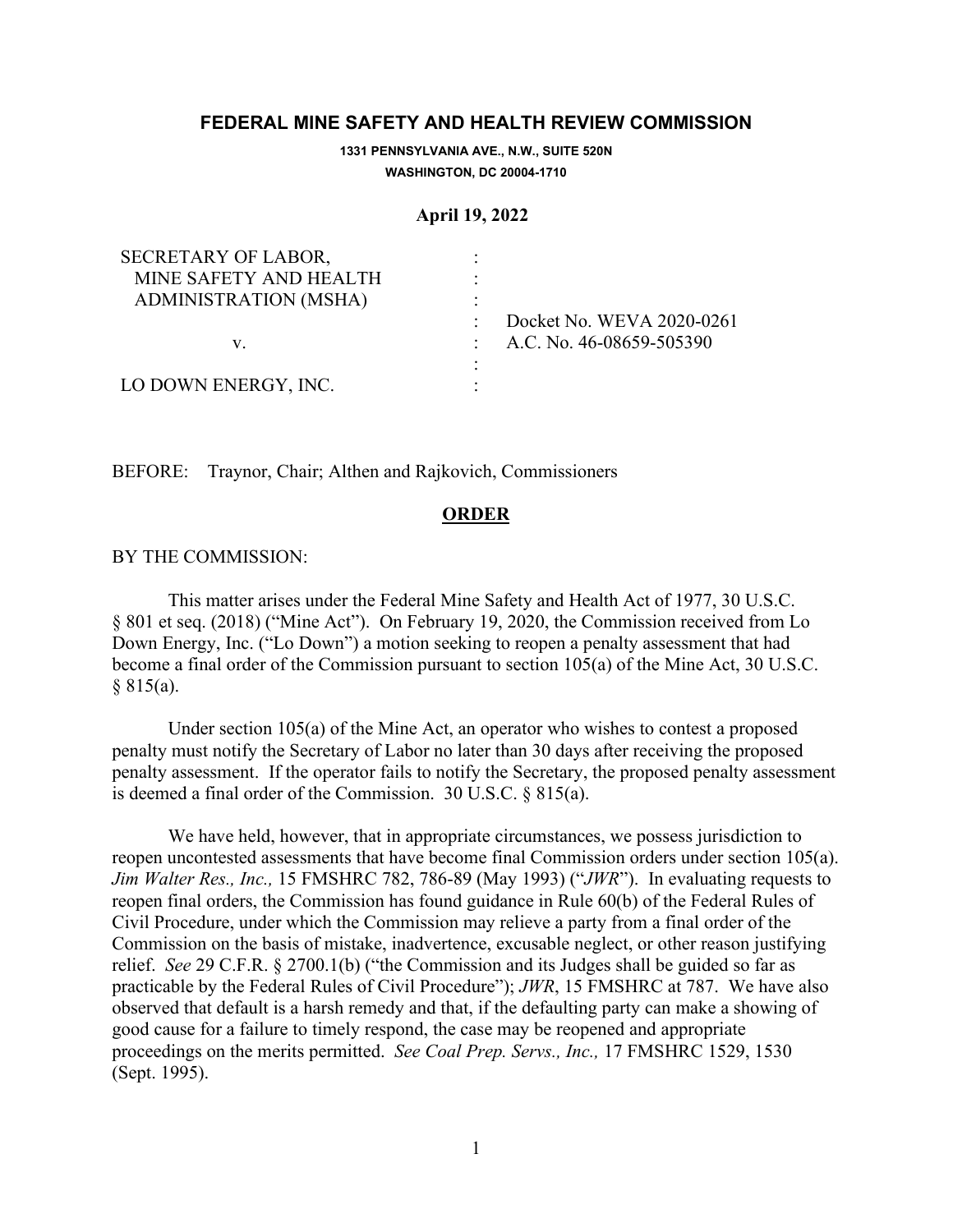Records of the Department of Labor's Mine Safety and Health Administration ("MSHA") indicate that the proposed assessment was delivered on December 27, 2019, and became a final order of the Commission on January 27, 2020. Lo Down asserts that the individual responsible for contesting penalty assessments was out sick at the time the penalty assessment was received and had to quit the job due to the illness. This caused a disruption in the regular day-to-day operations at the mine and is the reason for the failure to contest the proposed assessment in a timely manner, according to the operator. The operator asserts that it has since hired a new office manager with specific training and instructions to prevent any future failures to timely contest proposed assessments. The Secretary does not oppose the request to reopen but urges the operator to take steps to ensure that future penalty contests are timely filed.

Having reviewed Lo Down's request and the Secretary's response, we find that Lo Down acted with excusable neglect because its office manager's illness was the reason for its failure to contest the proposed assessment in a timely manner. In the interest of justice, we hereby reopen this matter and remand it to the Chief Administrative Law Judge for further proceedings pursuant to the Mine Act and the Commission's Procedural Rules, 29 C.F.R. Part 2700. Accordingly, consistent with Rule 28, the Secretary shall file a petition for assessment of penalty within 45 days of the date of this order. *See* 29 C.F.R. § 2700.28.

 $\overline{\phantom{a}}$ .<br>Chair

William & althen

iam I. Althen, Commissioner

 $\frac{1}{2}$  and  $\frac{1}{2}$  and  $\frac{1}{2}$ 

Marco M. Rajkovich, Jr., Commissioner